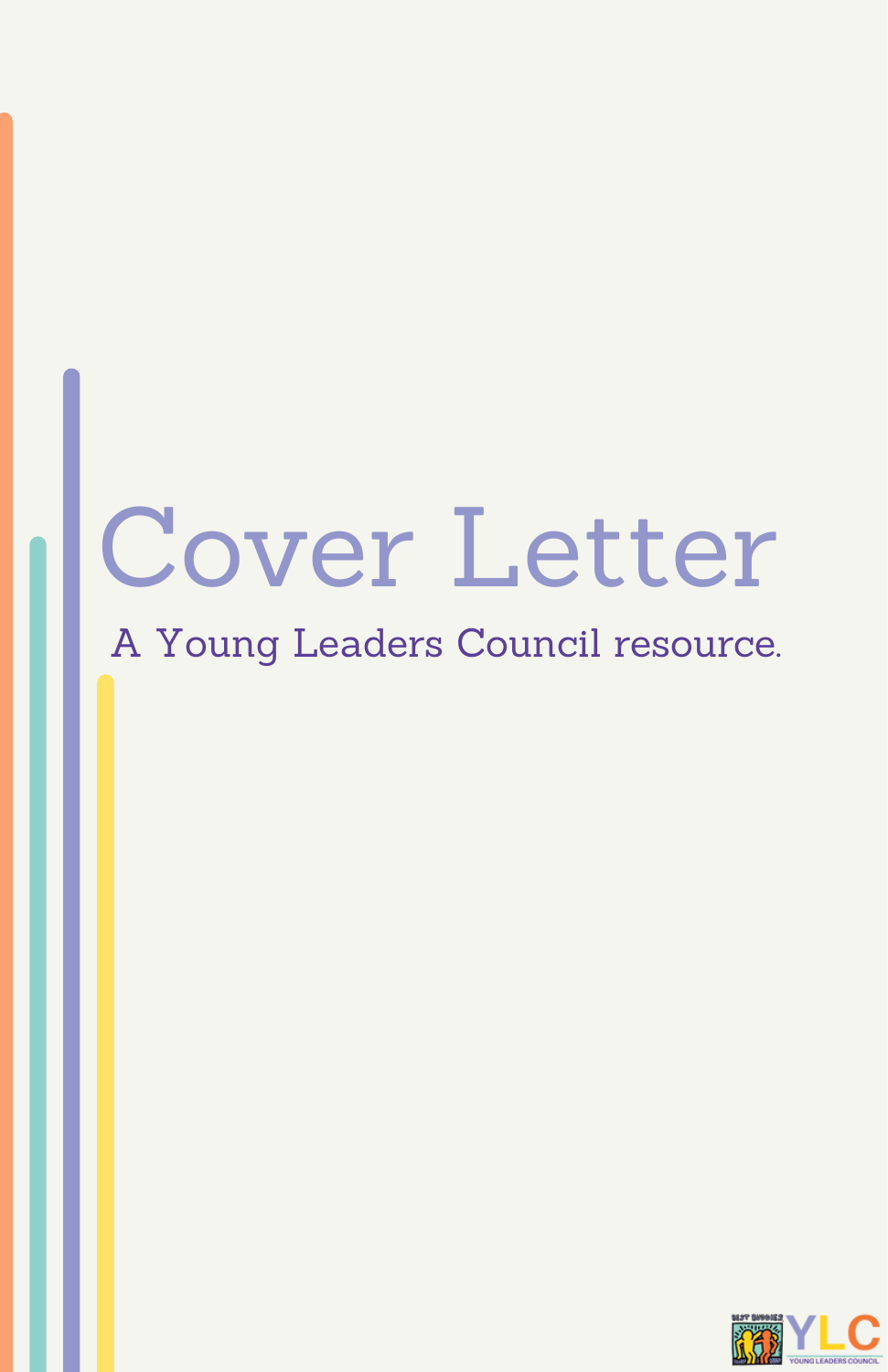## **Cover Letter:**

A cover letter is a written document that is submitted with an application that outlines the applicant's credentials and interest to the open position being applied for. Since a cover letter is one of the two documents that is sent to a future employer or recruiter a well or poorly written letter can impact whether or not an applicant gets called for an interview.

# **Building a higher quality cover letter**

#### Action Verb + What + How/Why/Impact

For example:

- Basic bullet: Developed interpersonal skills
- Bullet plus: Developed interpersonal skills *by facilitating conversations with Best Buddies and Model UN members* (how)
- Basic bullet: Created an interest on mental health
- Bullet plus: Created an interest on mental health to train members *on the best practices to further educate and converse with students and members of our community* (why)
- Basic bullet: Presided over chapter members
- Bullet plus: Presided over 10 chapter members and managed fundraising events *attracting 100+ non-members to the events* (Impact)

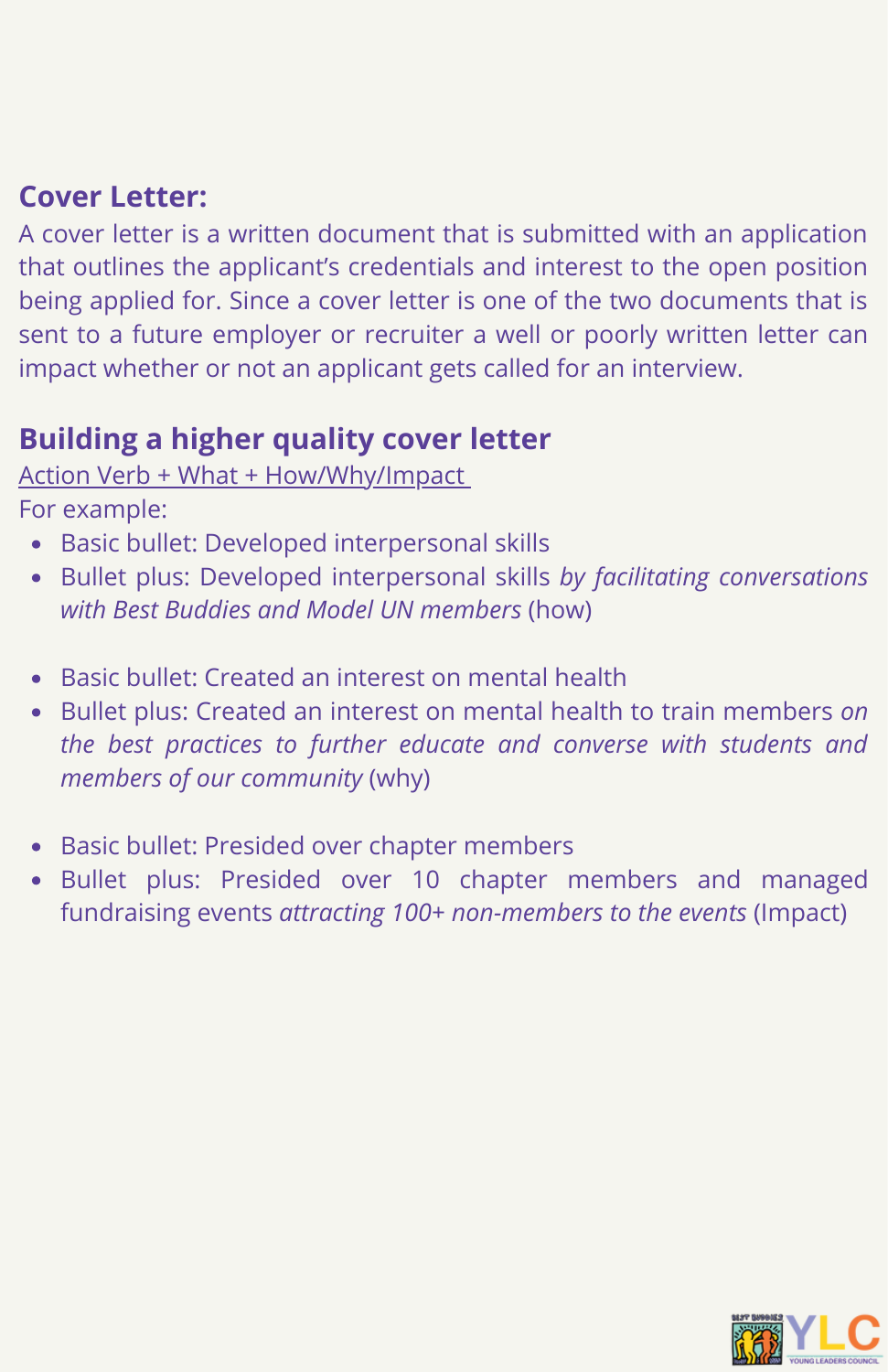# **Option #1 - Answer the three WHYs**

## Opening:

- Mention why you are applying to this position. Identify unique  $\bullet$ reasons for why you have developed interest in the organization. Don't hesitate to mention specific leaders or projects that sparked your interest.
- Introduce yourself and your enthusiasm.
- Body Paragraphs:
	- **Why** you are a great candidate explain how your skills and experiences are a good fit for the job and how you would add value to the company.
		- Tell interesting/qualifying stories by highlighting three major accomplishments from your resume or elsewhere to convey consulting ability, comfort, and enjoyment. Also, fill your story with specific facts to avoid vagueness.
	- **Why** this position is the right fit for you confirm that aspects of the position are things you will enjoy by using examples from similar experiences.
		- Think about what led you to believe that you could be successful and why you have chosen to apply to this position rather than to other organizations

Closing Paragraph:

- Restate why you believe you would be a great candidate and how you can be of value to the organization.
- Thank them for their consideration of your application. Signature Line

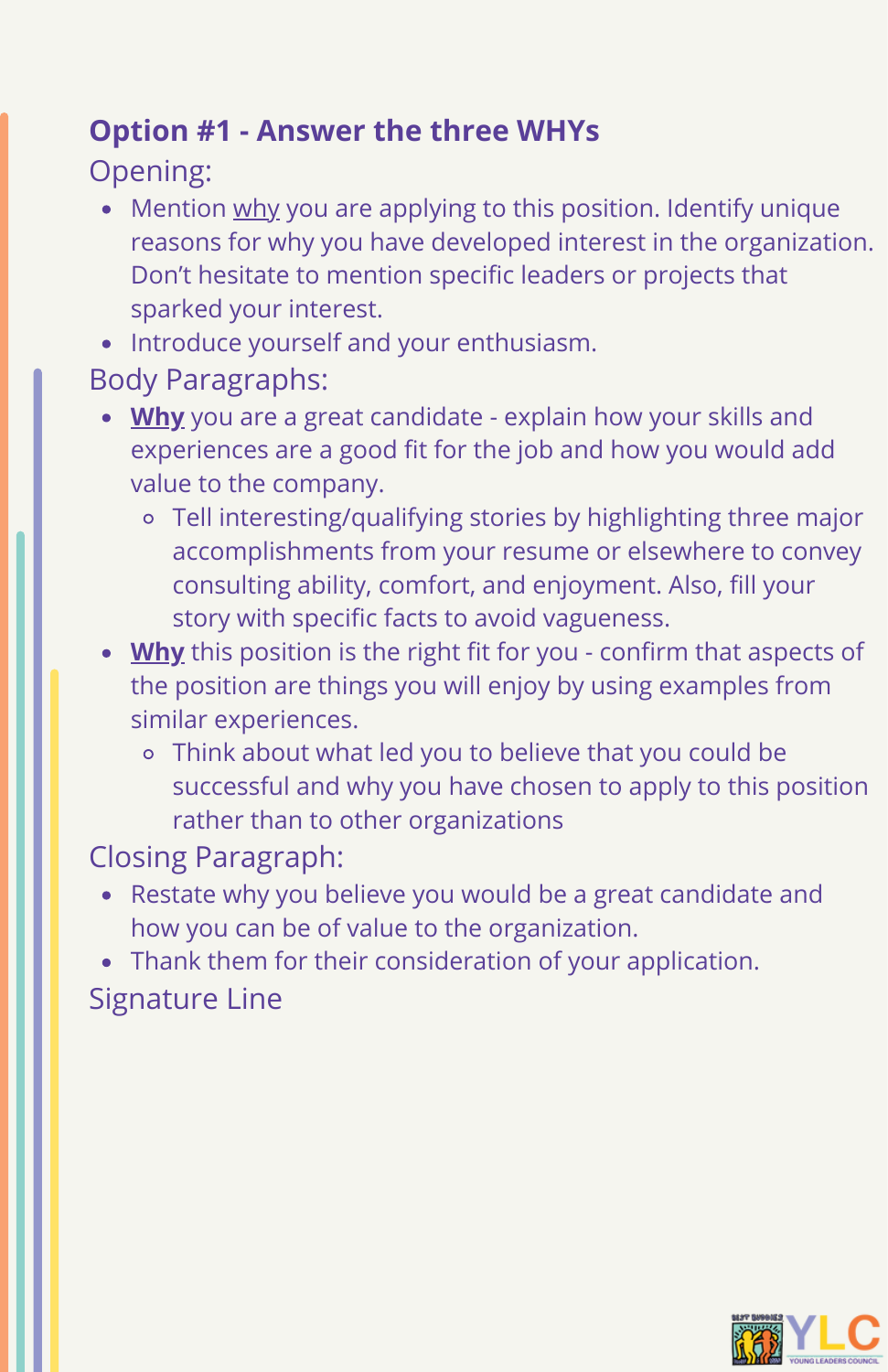# **Option #2 - Write stories about characteristics the organization desires.**

Opening:

Briefly mention why you want to apply for this organization and what position you are applying for

Body Paragraphs:

Write three compelling stories that highlight characteristics the firm is looking for. Look at the organization's values and hiring criteria to know what characteristics to write stories about.

Closing Paragraph:

Briefly thank them for their consideration of your application. Signature Line

## **Tips:**

- Make sure you've addressed your cover letter to the right firm and person. Label and save each cover letter by organization, and double check to ensure the organization name, address, and position applied for is correct before submitting.
- Your cover letter should make a well-structured, evidence-based argument for why the organization should interview you. Similarly, your cover letter brings your personal voice to the recruiting process.
- The format should remain easy to read. It should fit with size 12 font and 1-inch margins.
- Demonstrate your ability to write in a clear, concise, and compelling manner.